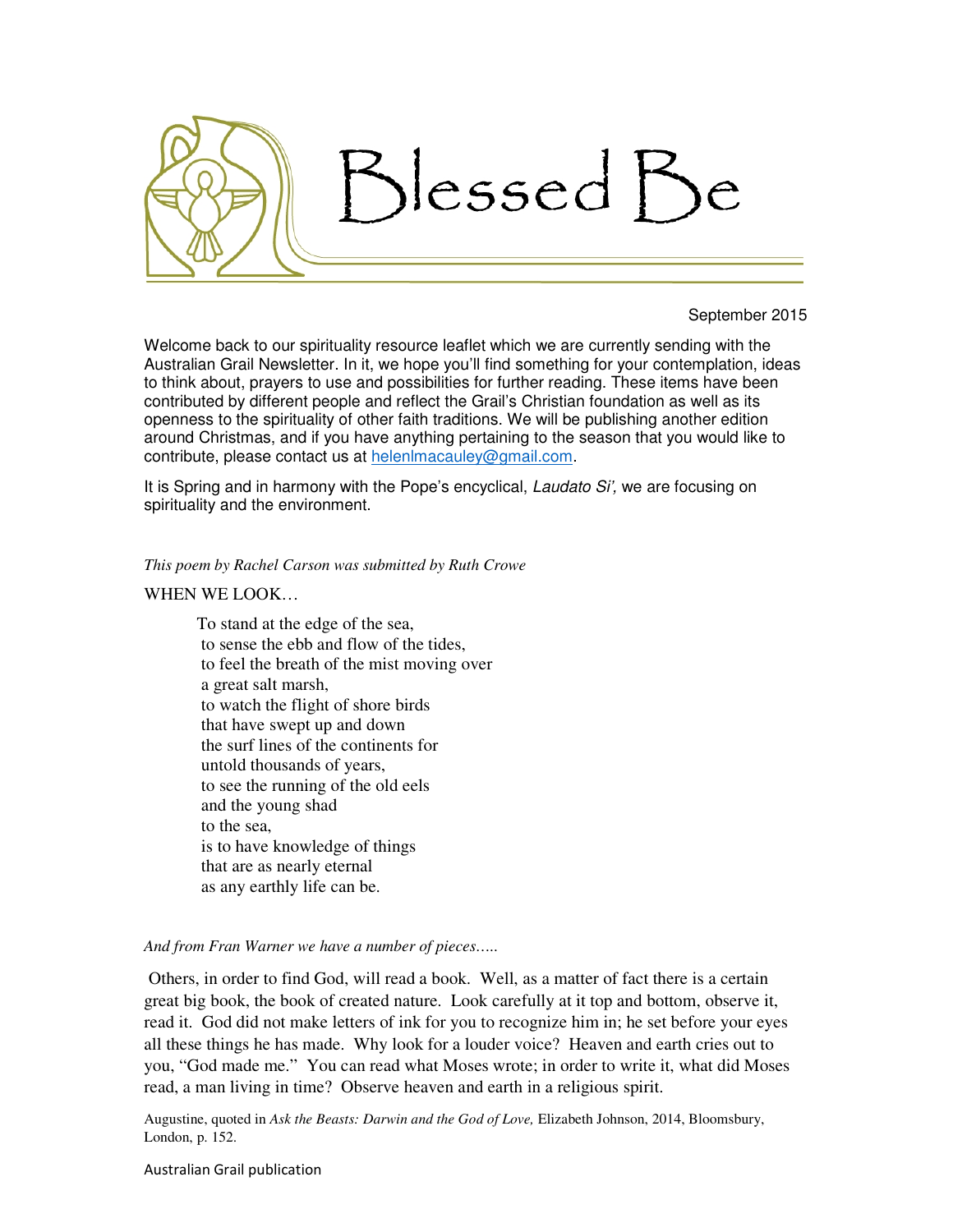One day, Francis and his followers came to a valley where birds of many kinds were gathered. When he saw them, Francis left his companions and ran towards the birds. They apparently were waiting for him. Instead of taking wing as they usually would do they stayed while he spoke to them.

> "My companions, the birds," he said, "you should praise your Creator very much and always love him; he gave you feathers to clothe you, wings so that you might fly, and everything else that you need. God has made you most noble of his creatures, giving you a home in the purity of the air; and though you neither sow nor reap, he protects you and governs you without any anxiety on your part."

The birds began to crane their necks, extend their wings, open their mouths, and gaze at him. Then he blessed them and, making the sign of the cross over them, he gave them permission to fly away to some other place.

Then he went his own way, rejoicing and giving thanks to God whom all creatures venerate humbly and in their own way. From that day on, he solicitously admonished all birds, all animals and reptiles and even creatures that have no feeling to praise and love their Creator. Daily, when the name of the Saviour was invoked, he saw and experienced their obedience.

(1 Cel XXI) Quoted in *Peace of Heart: Based on the Life and Teachings of Francis of Assisi,* Ave Maria Press, Notre Dame, 1995, p. 83.

A philosopher asked Saint Anthony:

'Father, how can you be enthusiastic when the comfort of books has been taken from you?' Anthony replied: 'My book, O philosopher, is the nature of created things, and whenever I want to read the word of God, it is right in front of me'.

………………………………………

To be a contemplative, it is necessary to walk through nature softly, to be in tune with the rhythm of life, to learn from the cycles of time, to listen to the heartbeat of the universe, to love nature, to protect nature, and to discover in nature the presence and power of God. To be a contemplative it is necessary to grow a plant, love an animal, walk in the rain, and profess our consciousness of God in a lifetime of pulsating seasons.

*Illuminated Life: Monastic Wisdom for Seekers of Light*, Joan Chittister, Orbis Books, New York, 2000, p.83 and p. 86.

I still am awed by celestial happenings like comets, eclipses, and media showers. And as I gaze on these heavenly wonders, I somehow connect to the countless humans or human-like others who did the same, eons before my birth. The infinite cosmos and its mysteries help me keep my life in perspective. More than ever, the commonplace of nature fills me with amazement – every bird feather with its one million parts.

Janet Fout, quoted in *Last Child in the Woods: Saving our Children from Nature-Deficit Disorder*, Richard Louv, Atlantic Books, New York, 2005, p. 194.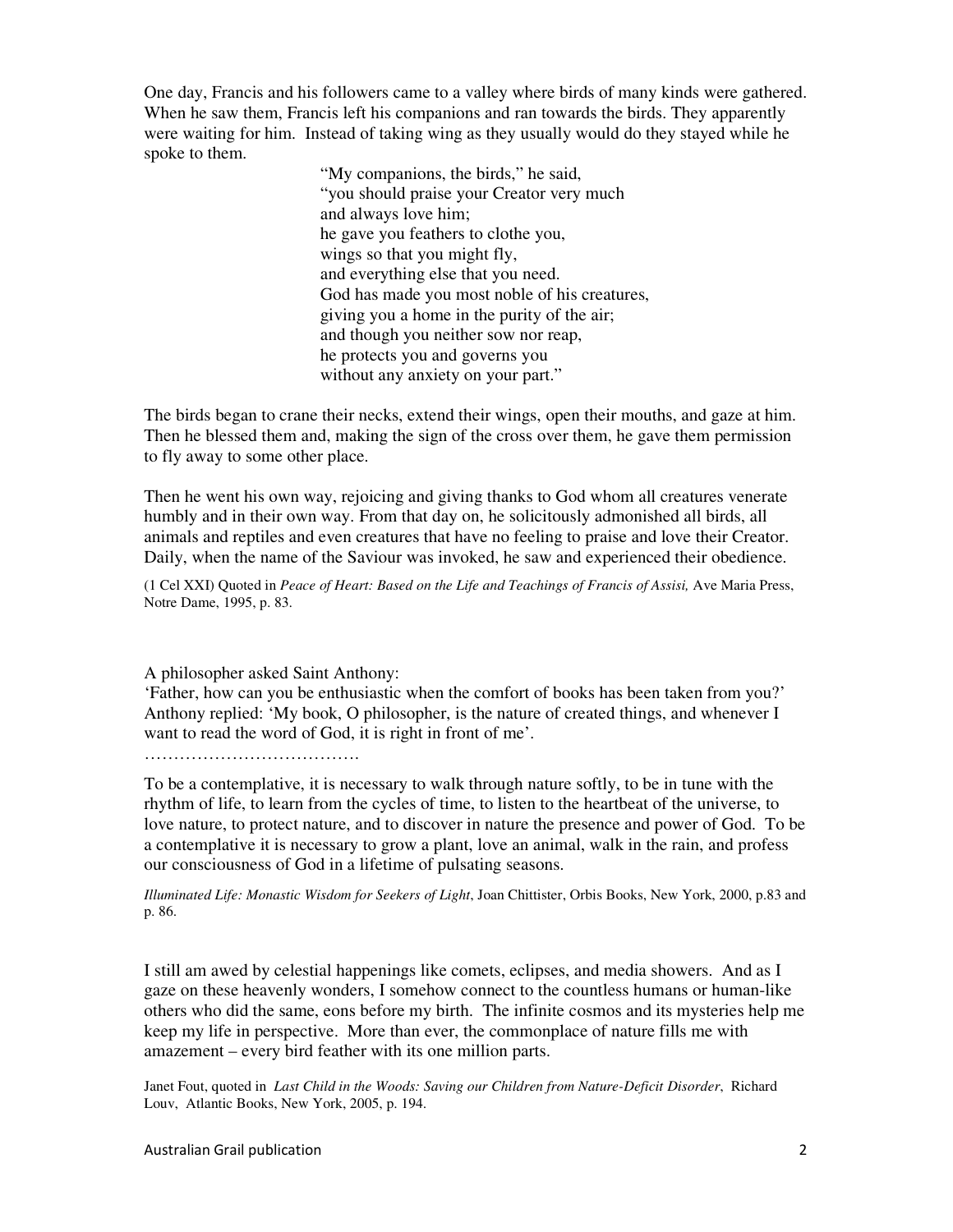Our Aboriginal culture has taught us to be still and to wait. We do not try to hurry things up. We let them follow their natural courses – like the seasons. We watch the moon in each of its phases.

We wait for the rain to fill our rivers and water the thirsty earth. At dawn we rise with the sun... When twilight comes, we prepare for the night.

There are deep springs within each one of us. Within this deep spring, Which is the every spirit of God, is a sound. The sound of Deep calling to Deep.

The sound is the Word of God – Jesus.

Miriam Rose- Ungenmerr, Address to International Liturgy Assembly, 1988, quoted in *Let the Many Coastlines be Glad: A Pastoral Letter on the Great Barrier Reef*, Catholic Bishops of Queensland, 2004.

# GOD IN ALL

He inspires all, He gives life to all, He dominates all, He supports all. He lights the light of the sun. He furnishes the light of the night. He has made springs in dry land. He is the God of heaven and earth, of sea and rivers, of sun, moon, stars, of the lofty mountain and the lowly valley, the God above heaven, and in heaven, and under heaven.

St Patrick, quoted in *The Wisdom of the Celts*, David Adam, Lion, Oxord, 1996, p 11.

See yourselves reflected in all the flowers and fruits. Each lovely in itself, but what diversity!

We live as a rule as if everything belonged to us. We forget too easily that it is really only lent by God, our maker.

Taste nature's sweetness and goodness. Experience God's good news in nature.

Sin is misusing other creatures for ends other than the purpose for which God created us.

 Each new day of creation in the Bible is concluded with the words: And God saw that it was good.

From sayings of Jacques van Ginneken, SJ, founder of The Grail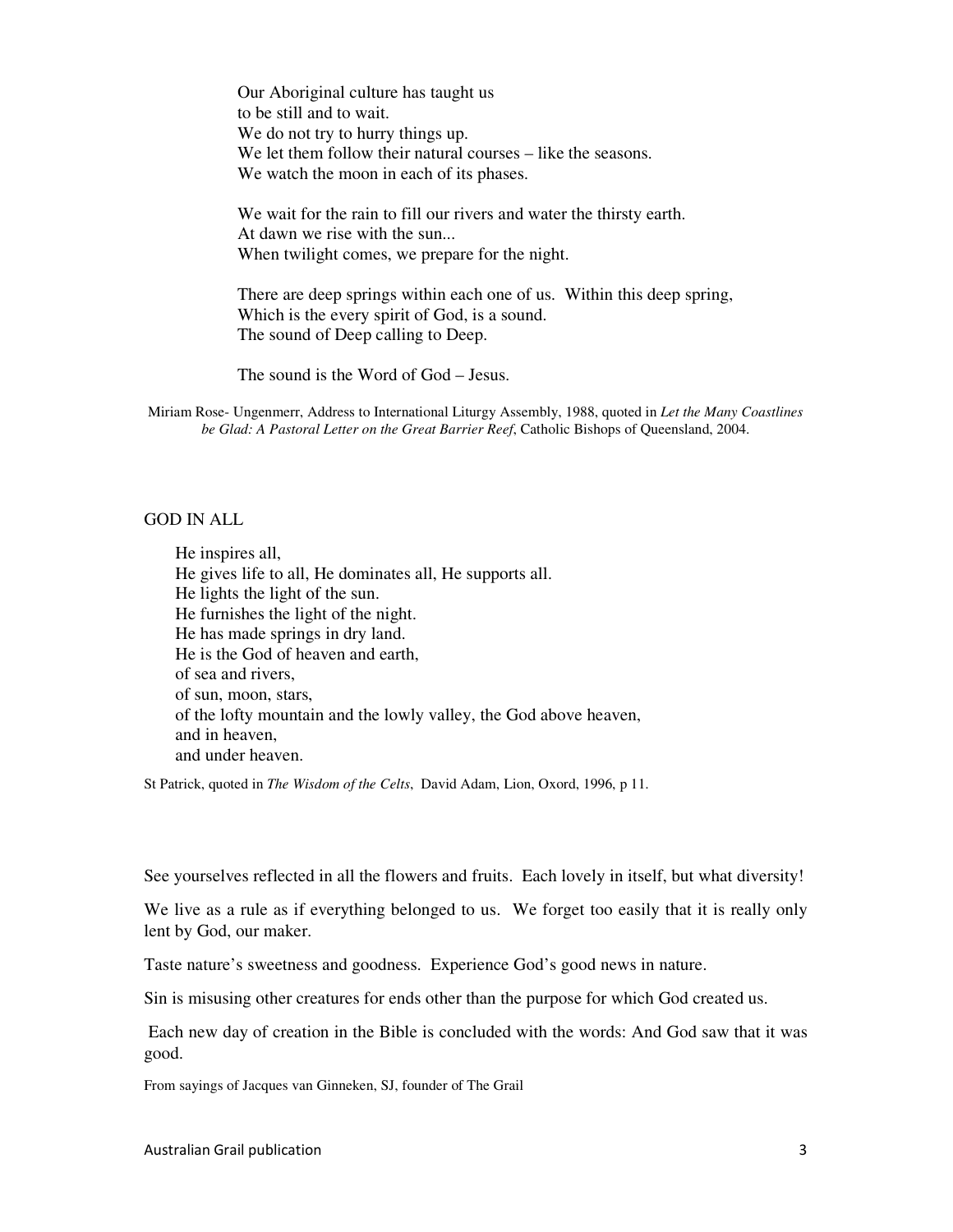I thank you God for this most amazing day: For the leaping greenly spirits of trees And a blue true dream of sky; And for everything Which is natural which is infinite Which is yes.

*E. E. Cummings* 

*I (Helen MacAuley) have recently been reading Stephanie Kaza's book, 'Mindfully Green'. So, where, on a practical level, do we start to reconnect with our world and reduce the harm we cause?* 

Stephanie Kaza, a Buddhist, is a professor in Environmental Studies at the University of Vermont. Citing Gary Snyder, she suggests we start by considering the food we eat. She puts forward some questions we should ask ourselves about the food we eat:

- Where does the food come from?
- What do I actually need?
- What is my fair share?
- How do my choices impact on the food available to others?
- What or who was harmed in the production of the food?

Whatever else we do, we all eat and, if we can do so mindfully, our meals can become a spiritual practice that will enrich our lives.

Stephanie Kaza, *Mindfully Green,* Finch Publishing, Sydney 2013

### *From Alison Healey*

#### THE PEACE OF WILD THINGS

When despair for the world grows in me and I wake in the night at the least sound in fear of what my life and my children's lives may be, I go and lie down where the wood drake rests in beauty on the water, and the great heron feeds. I come into the peace of wild things who do not tax their lives with forethought of grief. I come into the presence of still water. And I feel above me the day-blind stars waiting with their light. For a time I rest in the grace of the world, and am free.

*Wendell Berry* 

Thank you to Marian Kelly for her artistic design, to Alison Healey and Anne Day for editing and proof-reading, to our contributors, without whom there would be no publication, and to you readers, who have responded so positively to the first issue in April. We hope you will continue to enjoy what we send you.

PLEASE TELL US IF YOU DON'T WANT TO RECEIVE THIS. Email helenlmacauley@gmail.com